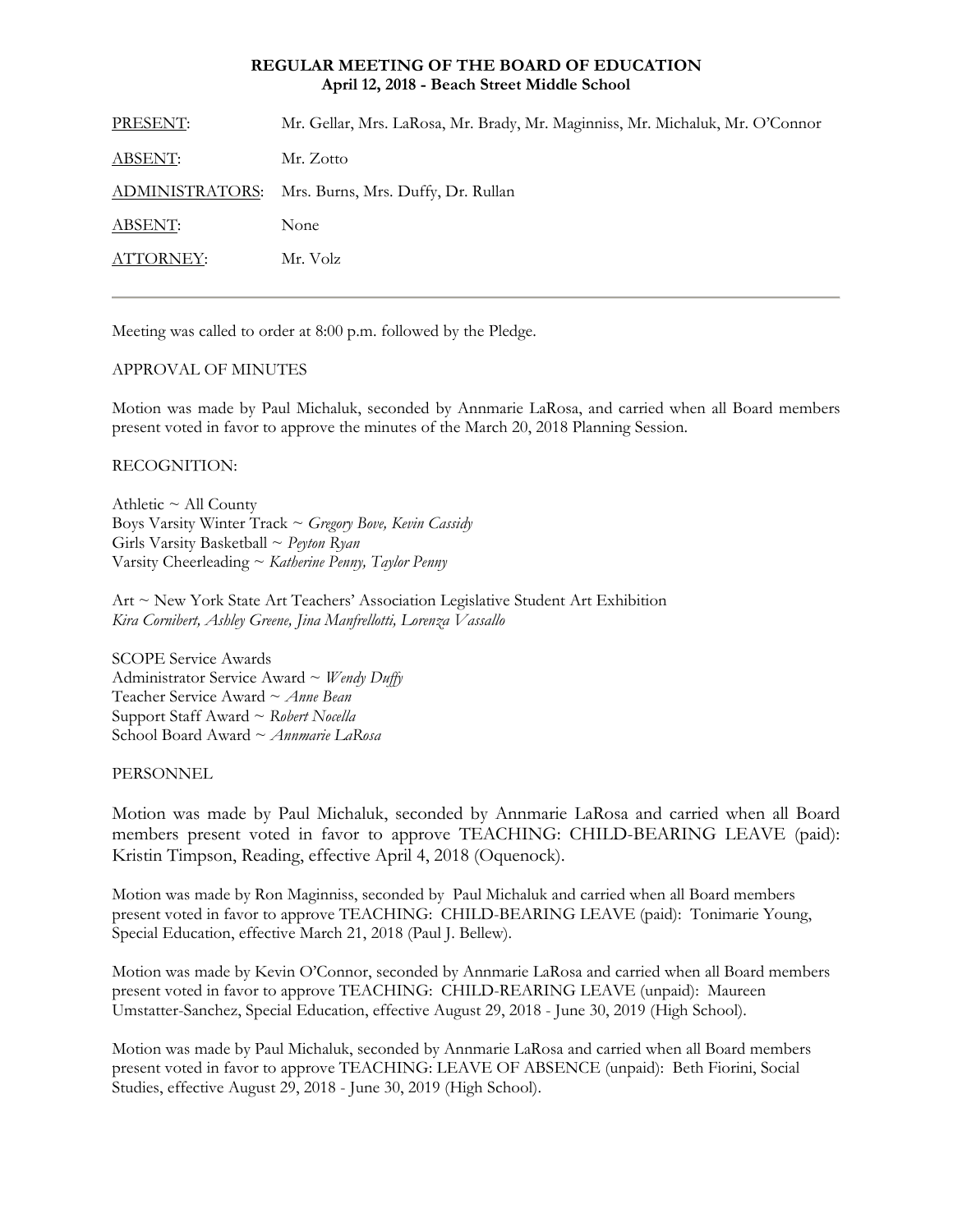Motion was made by Kevin O'Connor, seconded by Paul Michaluk and carried when all Board members present voted in favor to approve TEACHING: LEAVE OF ABSENCE (unpaid): Ariana Stubbmann, Reading, effective August 29, 2018 – June 30, 2019 (Paul J. Bellew).

Motion was made by Paul Michaluk, seconded by Ron Maginniss and carried when all Board members present voted in favor to approve CIVIL SERVICE: RESIGNATION: Patricia Cinquemani, Cafeteria Aide, effective March 21, 2018 (Manetuck).

Motion was made by Paul Michaluk, seconded by Annmarie LaRosa and carried when all Board members present voted in favor to approve CIVIL SERVICE: RETIREMENT: Sandra Brady, Full Time Assistant Cook, effective June 29, 2018 (17 years).

Motion was made by Kevin O'Connor, seconded by Scott Brady and carried when all Board members present voted in favor to approve CIVIL SERVICE: RETIREMENT: Joseph Demeo, Groundskeeper I, effective June 29, 2018 (40 years).

Motion was made by Scott Brady, seconded by Annmarie LaRosa and carried when all Board members present voted in favor to approve CIVIL SERVICE: RETIREMENT: Albert Haldenwang, Custodial Worker I, effective June 29, 2018 (13 years).

Motion was made by Kevin O'Connor, seconded by Paul Michaluk and carried when all Board members present voted in favor to approve CIVIL SERVICE: RETIREMENT: Patricia Pellegrino, Bus Driver, effective June 23, 2018 (30 years).

Motion was made by Paul Michaluk, seconded by Annmarie LaRosa and carried when all Board members present voted in favor to approve CIVIL SERVICE: RETIREMENT: Dominick Randazzo, Custodial Worker I, effective July 1, 2018 (18 years).

Motion was made by Paul Michaluk, seconded by Annmarie LaRosa and carried when all Board members present voted in favor to approve CIVIL SERVICE: RETIREMENT: Theresa Rueb, Part Time Assistant Cook, effective June 23, 2018 (12 years).

Motion was made by Paul Michaluk, seconded by Scott Brady and carried when all Board members present voted in favor to approve CIVIL SERVICE: RETIREMENT: Geraldine Sabiston, Head Bus Driver, effective July 7, 2018 (50 years).

Motion was made by Kevin O'Connor, seconded by Ron Maginniss and carried when all Board members present voted in favor to approve CIVIL SERVICE: RETIREMENT: Geraldine Terrell, Bus Driver, effective June 23, 2018 (33 years).

Motion was made by Paul Michaluk, seconded by Annmarie LaRosa and carried when all Board members present voted in favor to approve CIVIL SERVICE: PROBATIONARY APPOINTMENT: Maria McCarthy, Accountant, effective April 30, 2018 (District Office: \$60,000; new position).

Motion was made by Paul Michaluk, seconded by Annmarie LaRosa and carried when all Board members present voted in favor to approve CIVIL SERVICE: SUBSTITUTE SENIOR COOK (\$22.44/hr.): Veronica Tardugno, effective April 13, 2018.

Motion was made by Paul Michaluk, seconded by Scott Brady and carried when all Board members present voted in favor to approve OTHER: CLUBS/ADVISORS 2017-2018: DISTRICTWIDE: Director, Marching/Pep Band, James Krais and Kevin Miller (shared) (change from Kevin Miller; approved at the 11/28/17 BoE meeting).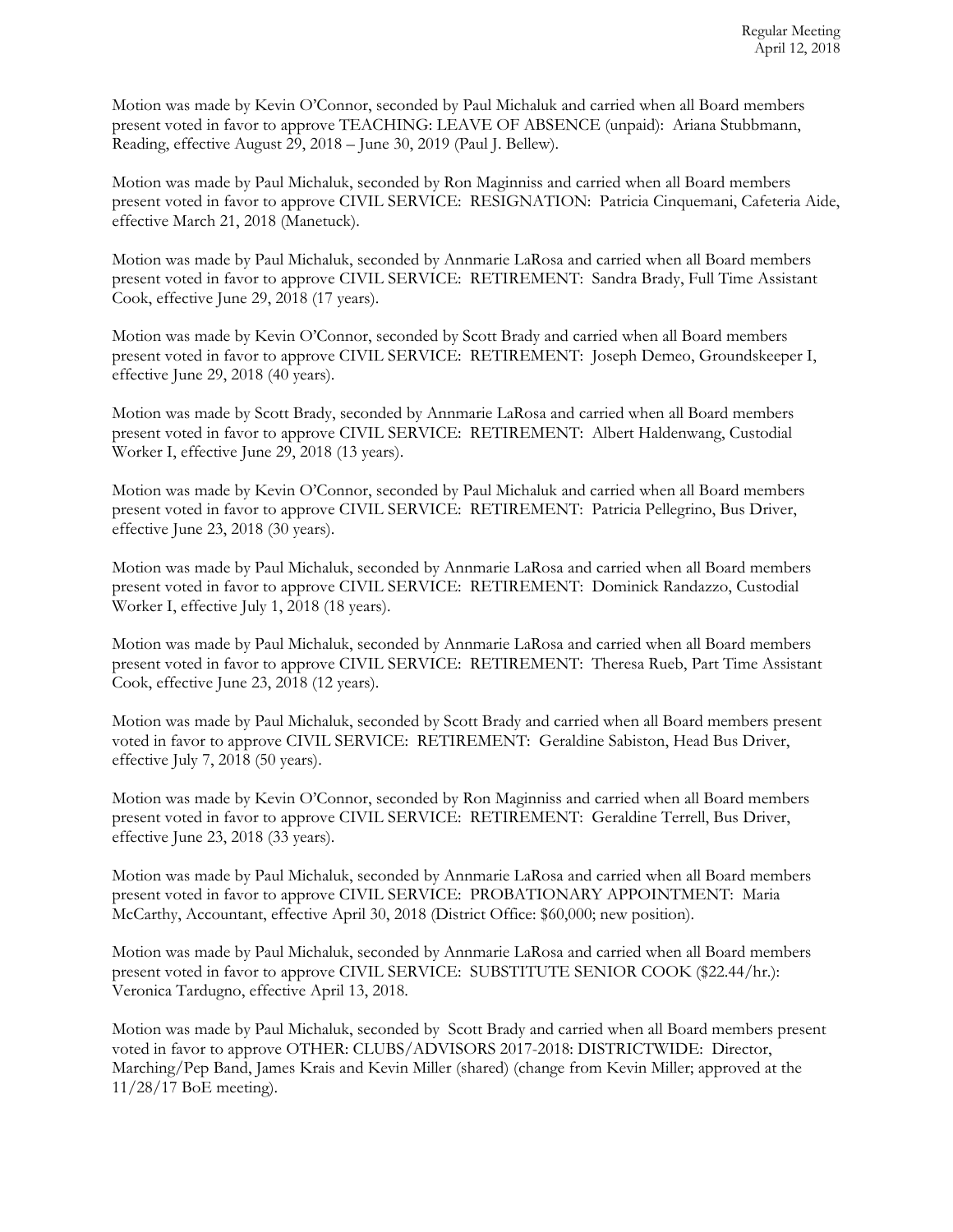Motion was made by Kevin O'Connor, seconded by Annmarie LaRosa and carried when all Board members present voted in favor to approve CIVIL SERVICE: OTHER SUBSTITUTE TEACHER (\$115 per diem): Linda Bohman, effective April 13, 2018.

## CURRICULUM UPDATE

Dr. Rullan gave a presentation on the New York State's Every Student Succeeds Act (ESSA) Plan.

# REPORT OF COMMITTEES:

Finance Committee: Paul Michaluk reported on the meeting held on  $4/10/18$ . Items reviewed included the February Extra-Curricular; February financial statements; claims audit report and March system manager audit report. Also reviewed were warrants, payroll certification forms, budget transfers, surplus of 2001 GMC Van #60 and 2000 Chevy Blazer #404, Health Service contract for South Huntington UFSD and six bid extensions for the 2018-2019 school year.

Education Committee: Annmarie LaRosa reported on the meeting held 4/12/18. The committee reviewed a proposal to adopt Dimensions Learning as a math resource for the 2018-2019 school year after the program was reviewed by classroom teachers in kindergarten through second grade. The committee discussed Grades 3-8 English Language Arts testing, including computer-based testing at the middle schools and paper-based assessment at the elementary level. Building principals reported all went well. The percentage of students refusing the assessment was 64% at the elementary schools and 76% at the middle schools. Mrs. LaRosa congratulated Dr. Rullan on her Masters of Leadership podcast.

Building and Grounds Committee: Kevin O'Connor reported on the meeting held on  $4/10/18$ . Items discussed included the renovation of Cafeteria C to create a designated space for high school seniors; the Manetuck and Udall baseball field renovation, which will be completed by mid-April; a \$69,000 rebate check that was received from PSEG for the LED retrofit job; the completion of the Westbrook paving project; a high school drain pipe may require masonry demolition, and two new interior door sets that were installed in the Udall cafeteria. A bond update was reviewed for Phase 3, Phase 2b and Phase 2c bond work.

Committee on Special Education: Ron Maginniss reported on the meeting held on 4/12/18. Items reviewed included CPSE/CSE recommendations and annual reviews.

Safety Committee: Scott Brady reported on the meeting held on  $3/13/18$ . Items reviewed included the March 14 student walkouts; current security initiatives to address security vulnerabilities in school buildings and considerations for improved security. Other items discussed included a proposal to go to a closed campus model at the high school and support in the 2018-2019 budget to address students' social emotional needs.

### FINANCIAL MATTERS

Motion was made by Scott Brady, seconded by Kevin O'Connor, and carried when all Board members present voted in favor to approve general fund budget transfers 3475-3479.

Motion was made by Scott Brady, seconded by Kevin O'Connor, and carried when all Board members present voted in favor to approve capital fund budget transfer 3474.

Motion was made by Scott Brady, seconded by Kevin O'Connor, and carried when all Board members present voted in favor to approve the following Health Services Contract for South Huntington UFSD - \$24,516.60.

Motion was made by Kevin O'Connor, seconded by Paul Michaluk, and carried when all Board members present voted in favor to approve surplus - 2000 Chevy Blazer #404 and 2001 GMC Van #60.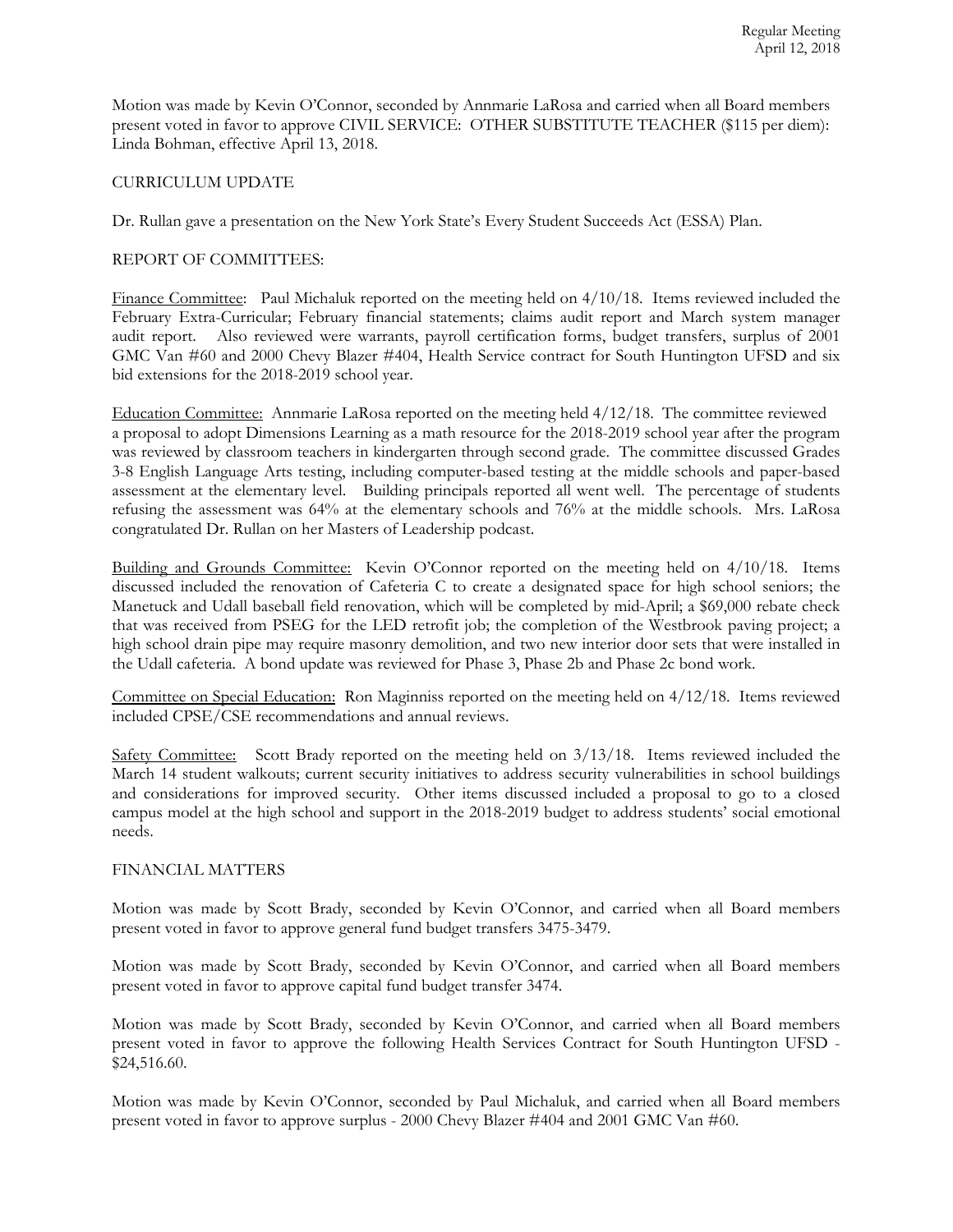Motion was made by Scott Brady, seconded by Paul Michaluk, and carried when all Board members present voted in favor to approve 2018-2019 Bid Extensions - #1700 Suffolk Auto Driving School, Inc.; #1703 Long Island Equipment Service; #1704 Advantage Music; #1705 Commercial Instrumentation Services; #1706 Bain Mechanical Services, Inc.; #1707 Ideal Fence Corp.

## PRESIDENT'S REPORT

Approval of Memorandum of Agreements re: additional workday 2017-2018:

Motion was made by Paul Michaluk, seconded by Kevin O'Connor, and carried when all Board members present voted in favor to approve - WITA Memorandum of Agreement - 3/13/18 snow day.

Motion was made by Annmarie LaRosa, seconded by Kevin O'Connor, and carried when all Board members present voted in favor to approve - WITA Memorandum of Agreement - 3/22/18 snow day.

Motion was made by Kevin O'Connor, seconded by Paul Michaluk, and carried when all Board members present voted in favor to approve - Teaching Assistants Memorandum of Agreement - 3/13/18 snow day.

Motion was made by Kevin O'Connor, seconded by Paul Michaluk, and carried when all Board members present voted in favor to approve - Paraprofessionals Memorandum of Agreement - additional workday.

Motion was made by Scott Brady, seconded by Kevin O'Connor, and carried when all Board members present voted in favor to approve Biennial Review of the Compact Plan.

Motion was made by Paul Michaluk, seconded by Annmarie LaRosa, and carried when all Board members present voted in favor to approve adoption of the 2018-2019 School District Budget - \$122,946,823.

Motion was made by Paul Michaluk, seconded by Annmarie LaRosa, and carried when all Board members present voted in favor to approve revision to UPSEU Memorandum of Agreement re: retirement incentive.

### SUPERINTENDENT'S REPORT:

Mrs. Burns informed the audience that the High School Chorale will be performing at Lincoln Center this weekend.

On Monday, 4/16/18, the Health and Wellness Alliance will provide a workshop titled "Why Today's Super Connected Kids are Growing up Lonely and Less Happy" presented by Dr. Ronald Masera in the Beach Street auditorium at 7:30 p.m.

Seats to the Planetarium presentations are filled, but the district is investigating opportunities to add additional dates.

Mindfulness Training will take place the weekend of April 19-20. To date, over 40 teachers have been attending various workshops to promote mindfulness in their classrooms.

The following residents wished to speak during an "Invitation to the Public":

Mr. Ed O'Driscoll, 439 Bay 4<sup>th</sup> Street, West Islip - Mr. O'Driscoll spoke about school safety and the importance of armed guards. Mr. Gellar explained that the district is considering hiring armed guards but will have to do some homework, gather data and look into legal issues and costs.

Mrs. Stacey Bressi, 11 East Court, West Islip – Mrs. Bressi expressed her satisfaction with the safety training to be offered to instructional staff in June and August. She inquired as to mechanisms to barricade and lock classroom doors easily.